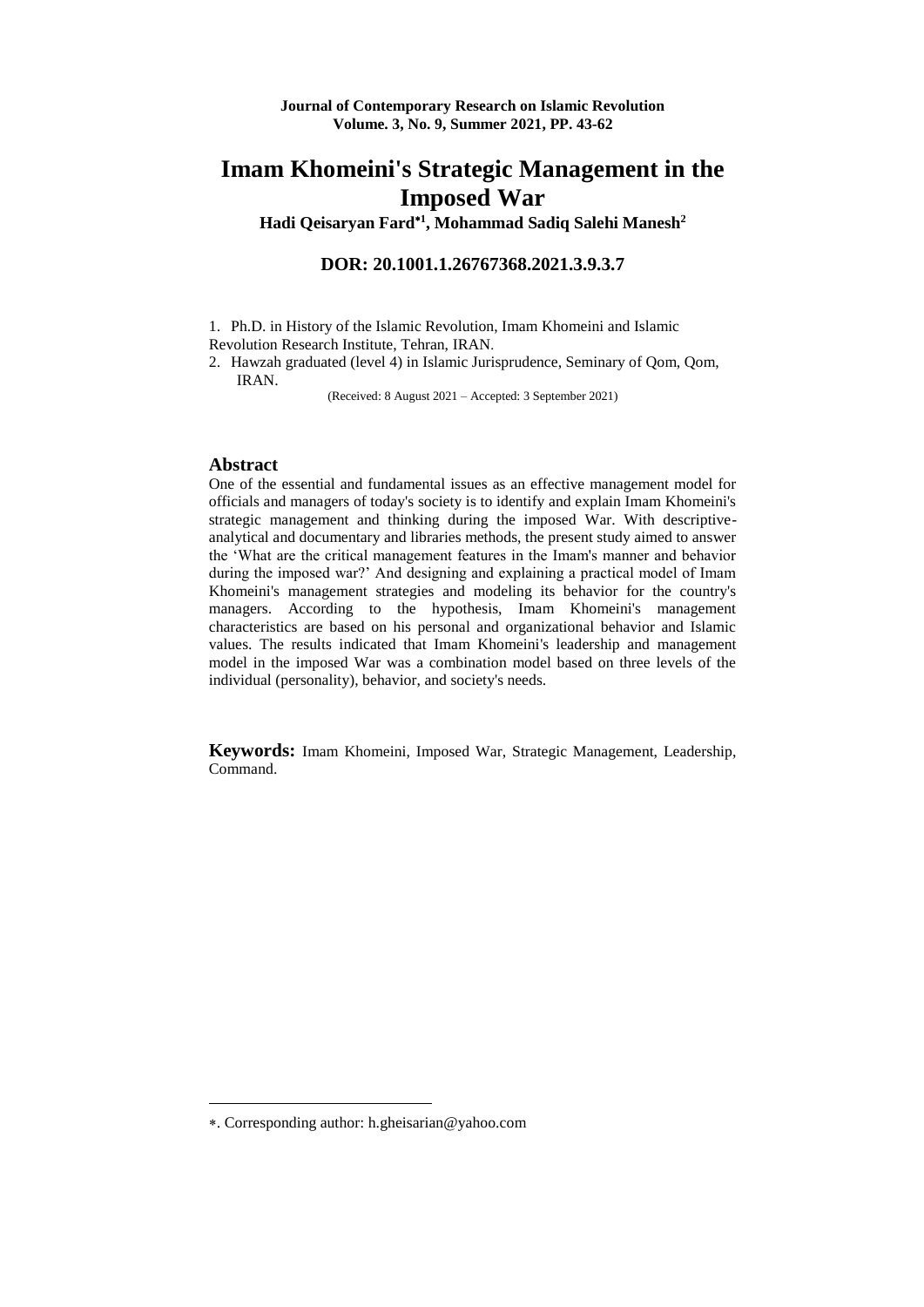### **Introduction**

Management has a special place in human life, and human beings want optimal use of available facilities and resources with the help of management. Man's view of the universe determines his method and direction. According to thinkers, management has five principles: planning, decision-making, organizing, directing, supervising, and controlling. Leadership is the primary duty of managers and one of the essential discussions in management. They should use proper human resources to implement organizational plans and achieve organizational goals (Schermerhorn, 2001 AD/1380 SH: 45).

The Islamic Revolution of Iran and its rapid developments prompted researchers and thinkers to study this great event's dimensions and angles and explain and analyze why and how it occurred. According to scholars, the Islamic Revolution of Iran had three essential elements: ideology, leadership, and people; the leadership role was more prominent. For example, Michel Foucault, a witness of the Islamic Revolution, points to the essential role of Imam Khomeini's leadership in targeting the collective will of Iranians for the revolution (Foucault, 2000 AD/1379 SH: 57).

Imam Khomeini was one of the prominent leaders of contemporary history globally with unique characteristics in leading society. The Imam's religious and Islamic thought, dominant in his practice and behavior, distinguished his leadership style in other world revolutions. Today's society needs a proper management model to overcome the leading crises, so re-reading their leadership and management ideas and introducing them to today's generation is an undeniable necessity. Iraq's eight-year War with Iran was a vital historical moment that showed the importance and position of society's political management and leadership. During this period, as the leader, Imam Khomeini drew, explained, and supervised implementing the country's strategic policies.

Imam Khomeini's management and leadership at the individual, group, and organizational behavior with the indicators proposed in this study is a suitable model for managers. Given the above, understanding Imam Khomeini's leadership and management model and its influential components during the imposed War is the main issue of this research.

The present study aimed to create a behavioral model for the country's leaders based on Imam Khomeini's leadership model during the imposed War, which was based on Islamic beliefs and values. The characteristics of Imam's management are expediency-oriented, dutybased, constructability, faith in the battle continued until the victory of right over wrong, crisis management, populism, anti-arrogance, etc.

### **1. Research Background**

44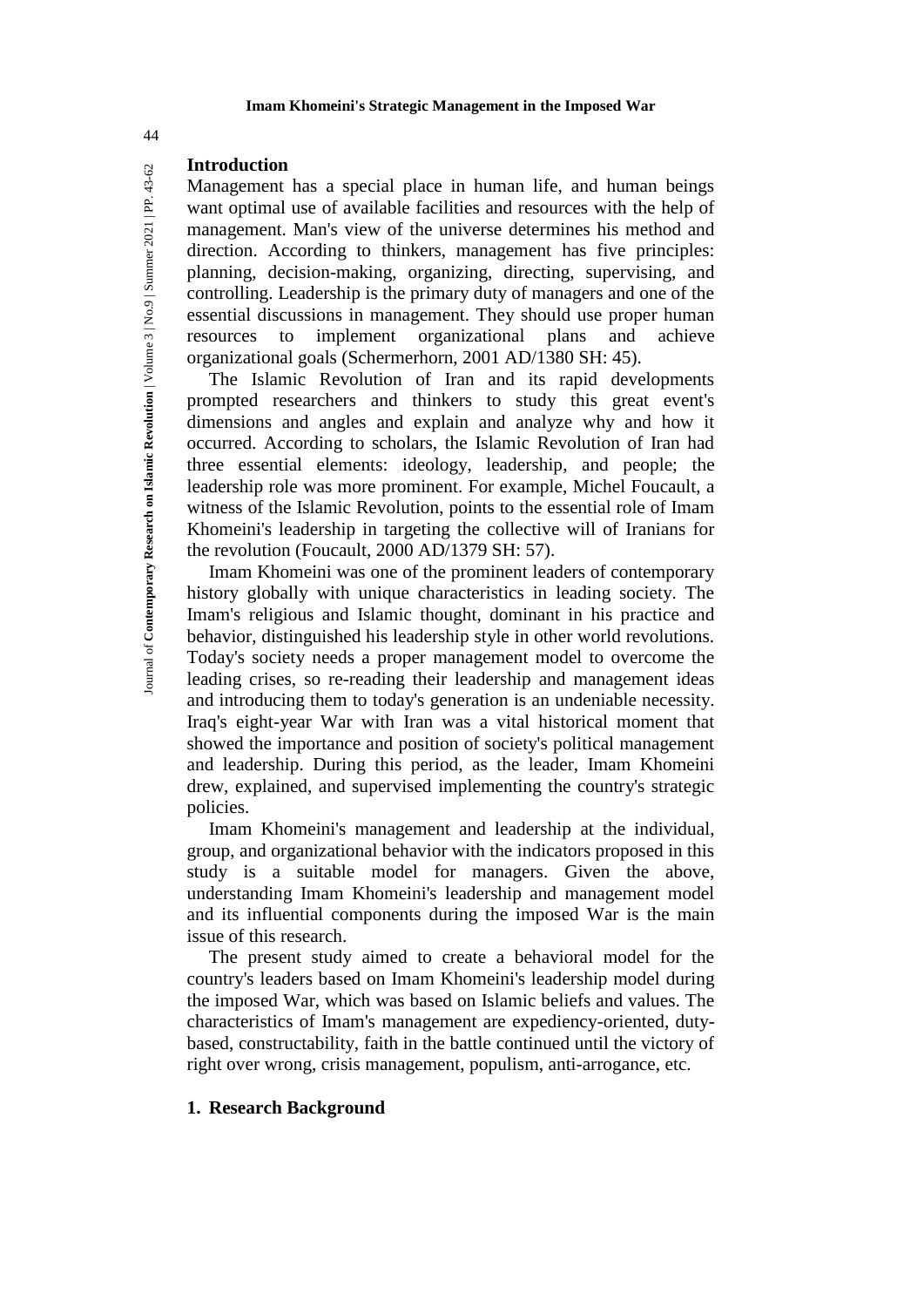A book about Imam Khomeini's leadership is "Fundamentals of Political Decision Making from Imam Khomeini's Perspective,<sup>1</sup>" written by Ebrahim Barzegar. The author refers to the basics of the Imam's political decision-making and the variables affecting the process of such decisions. The present study analyzed the leadership and management of the Imam based on the existing characteristics at three levels of individual, behavioral and organizational, especially during the imposed War.

The article "Imam Khomeini and Crisis Management<sup>2</sup>" by Sayyed Hossein Akhavan Alavi is another work that has been written in connection with Imam's management method. This article has examined eleven significant crises during the leadership of Imam Khomeini and managing them based on Quranic and Islamic views. Crisis management is the only topic that the author has considered in this article. However, in the future research, the author has studied the different aspects of Imam Khomeini's management during the War.

Another work is Azam Abdali Cheraghani's dissertation entitled "Inspiring Imam Khomeini's Uprising and Struggles from the Qur'an and Hadith.<sup>3</sup>" This work describes and narrates Imam Khomeini's struggles and political activities and attempts to prove the theological and religious roots of Imam Khomeini's thoughts, ideas, and actions.

The author has considered Imam Khomeini's management methods. In the present article, the writer focus on Imam Khomeini's management practices. In general, the explanation of Imam Khomeini's management and leadership model during the imposed War, which is one of the most essential and crucial periods in the history of the Islamic Revolution, shows the fundamental difference between this article and this article other works.

### **2. Concepts Definition**

### **2.1. Imposed War**

<u>.</u>

Klausutis believes that War uses the highest level of violence in the service of the state or country. (Bouthoul, 1995 AD/1374 SH, 21). However, all wars' aims are not the service of the government and the nation. Tard says: "War is a tragic and eternal method of social controversy. War is the product of two collective conflicting

<sup>1</sup>. Barzegar, Ibrahim (1994 AD/1373 SH); Fundamentals of Political Decision Making from Imam Khomeini's Perspective, First Edition, Tehran: Islamic Propaganda Organization.

<sup>2</sup>. Akhavan Alavi, Sayyed Hossein (2012 AD/1391 SH). Investigating and Explaining the Crisis Management Model from Imam Khomeini's Perspective, Management Quarterly, No. 4, Tehran: Islamic Azad University.

<sup>3</sup>. Abdali Cheraghani, Azam (2008 AD/1387 SH). *Inspiration of Imam Khomeini's Uprising and Struggles from Quran and Hadith*. Thesis in Quranic Sciences.

Supervisor: Ali Muhammad Fallahi, Shahid Ashrafi University of Isfahan.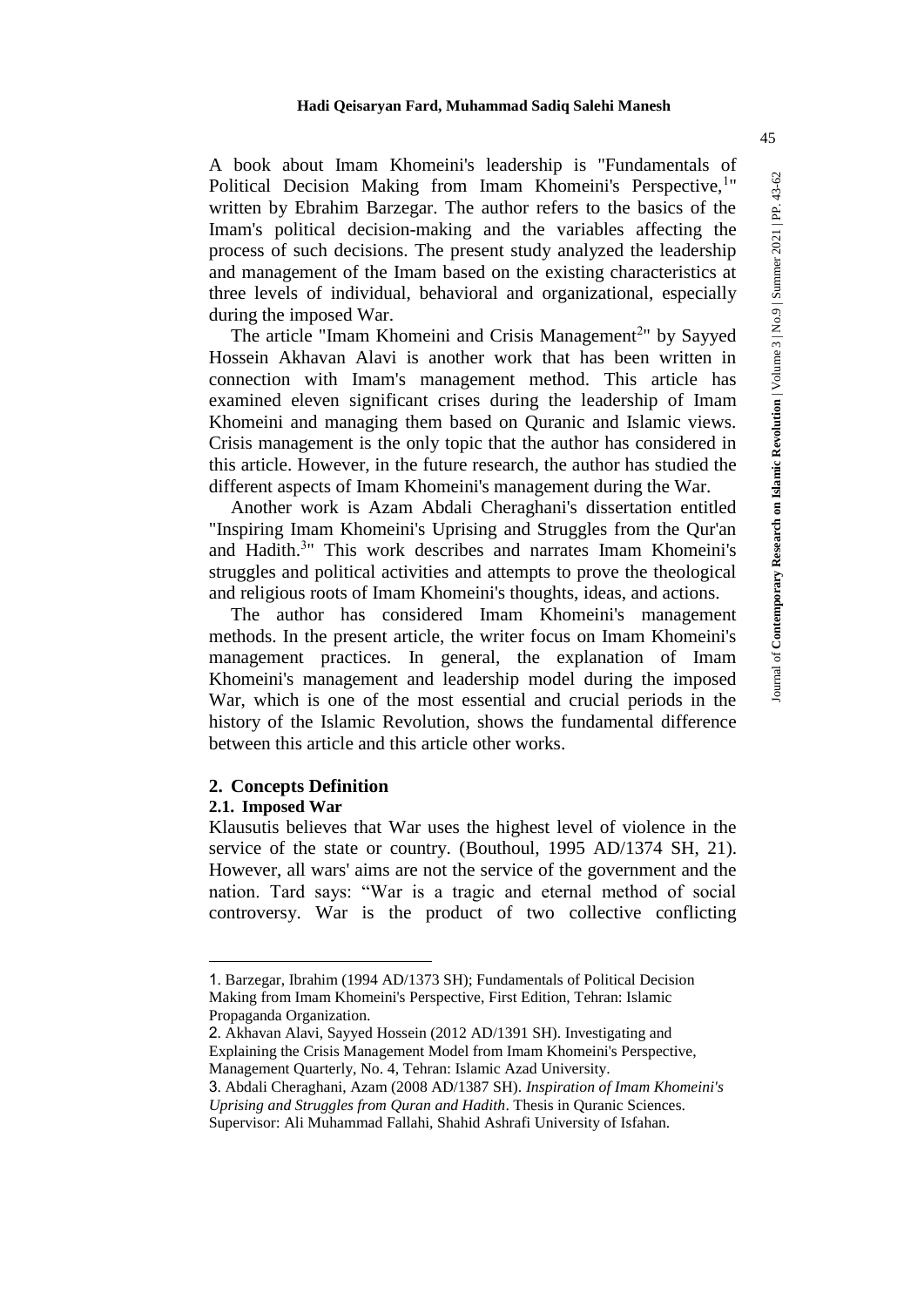analogies, the will of the two nations caused the fight against each other" (Ibid, 24).

### **2.2. Command**

The term command has four military uses in English: individual authority, the issued order, dominated organization or region, and implications of weapons on the superior position. The Pentagon's defines command: "The power of senior commander in the military legally exercises over his subordinates by rank or position" (Ardestani, 2000 AD/1379 SH: 45).

According to the Islamic Republic Army, Command is an option by which the commander acts on the subordinates (Habibi, 2008 AD/1387 SH: 101).

### **2.3. Strategy**

Strategy is derived from the Greek word "Strategos," meaning "Army Commander" and is defined as "the art of commanders, tactics and military tactics." (Randall, J. 2002 AD/1381 SH: 14; Solhjoo, 2007 AD/1386 SH: 22). It is usually classified into four levels: national, military, operational, and tactical, which are used to achieve national, military, functional, and tactical goals. Today, strategy is defined as: "The science and technology of using the nation's political, economic, cultural and military power during war and peace. It aims to provide maximum support for national policies and increase the achieving results for maximum victory and minimum defeat" (Ibid, 23). By "strategy" in this research, we mean Imam Khomeini's strategies and tactics to achieve the War's goals.

### **2.4. Leadership**

2.5. A leader Influences the behavior of one or more people, who consciously tries to force his followers to do what they want (Fidler and Shamers, 1998 AD/1377 SH: 18).

# **3. A Brief Look at the Background to the Formation of the Imposed War**

The causes of wars are variables generally involved in the national environment of two countries and appear in the international arena and arise from conflict or opposition of interest or the decrease and increase of power. Thus, the reduction of national violence, political instability, global power reduction, competition for more appeals, etc., are the reasons for the War (Ardestani, 2000 AD/1379 SH: 57). Regarding the reasons for the Iraqi government to begin the War, some points are considerable:

**1)** Saddam came to power in a situation where he regarded the national crisis in Iraq, Iran, and the international system as favorable for achieving his goals;

**2)** The historical and structural contexts between Iran and Iraq caused the military invasion of Iraq;

46

Journal of Contemporary Research on Islamic Revolution | Volume 3 | No.9 | Summer 2021 | PP. 43-62 Journal of **Contemporary Research on Islamic Revolution** | Volume 3 | No.9 | Summer 2021 | PP. 43-62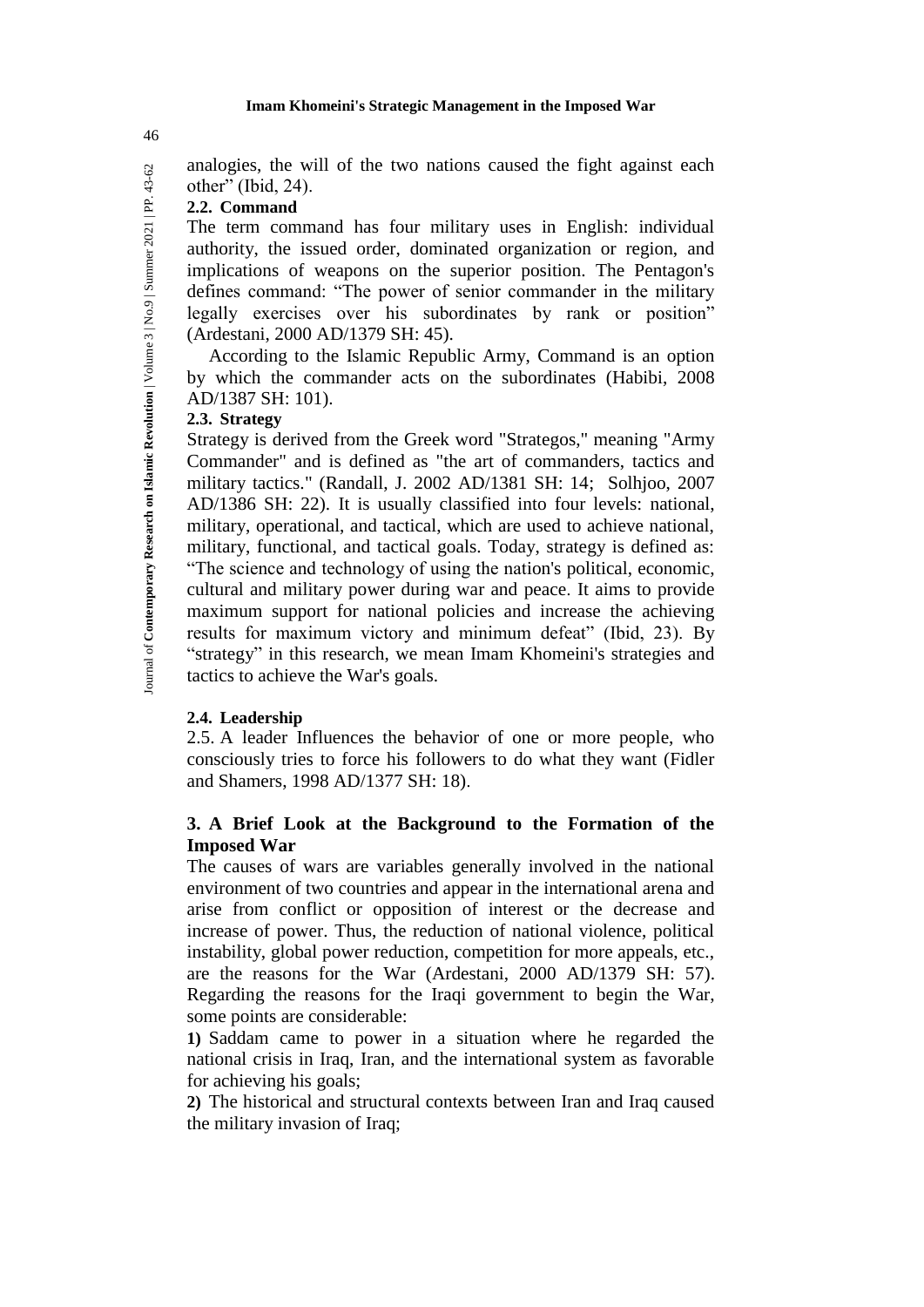**3)** In a press conference with the German magazine Der Spiegel, Saddam accused Iran of violating the Algerian agreement and interfering in the country's internal affairs (State Department Documents, Document No. 18534, Code s-1986);

**4)** In invading Iran, Iraq had long-term and comprehensive goals, the most obvious of which was to fill the power vacuum in the region. By upsetting the balance of power in the vital area of the Persian Gulf, Saddam tried to play an essential role in power relations in the future and take the position of the regional gendarmerie. Therefore, achieving some sensitive and strategic regions of Iran, such Arvand River, was his goal (Rezaei, 2011 AD/1390 SH: 71).

Regarding Iraq's military and political goals at the beginning of the War, Saddam Hussein said: "War is the will to achieve specific goals using the means of struggle. In the military phase, the main goal in the first phase is to remove Iranian artillery from their positions in the border areas that hit our villages and cities on September 4, 1980. The second was to withdraw the Iranian army from strategically border essential parts to prevent the Iraqis from Iran militarily. But in the political phase, our goal is to recognize Iraq's sovereignty over the Shatta al-Arab region and adjacent territories that Iran had forcibly usurped under the 1975 Algerian agreement. Iran must also acknowledge the rights of Iraq to the three islands of Tonb-e Bozorg, Tonb-e-Kuchak, and Abu Musa, and not interfere in the internal affairs of Iraq" (State Department Documents, Document No. 3865, Code S-1986).

Thus, to achieve these goals, the Iraqi government, by adopting a strategy of rapid and short-term War, began its offensive against Iran on September 22, 1980 (Cordesman, 2010 AD/1389 SH: 178). These goals are as follow:

**1)** Solving the geopolitical problem of access to the Persian Gulf by occupying large parts of Khuzestan;

**2)** Cancellation of the 1975 Algerian agreement with the occupation of Khorramshahr and Abadan and the rule of the Arvand River;

**3)** Consolidation of the obtained results and adoption of a defense strategy in the occupied areas (Study Center, 2001AD/1380 SH: 4; 2001AD/1380 SH: 22).

Thus, the Iraqi army launched its military offensive against Iran in September 1980, and in the first quarter of the War, achieved almost most of its intended objectives (Babaei Abarquei, 2011 AD/1390 SH, 54). Of course, Sardar Hussein Alaei believes that "Iraq did not commit any of its goals, except for the unfinished occupation of Khorramshahr and several border cities, which included 15,000 square kilometers of Iranian territory. Because the morale management of the Imam at that time caused unity and harmony among the Iranian warriors and thus prevented the fulfillment of Iraq's goals in attacking Journal of **Contemporary Research on Islamic Revolution** | Volume 3 | No.9 | Summer 2021 | PP. 43-62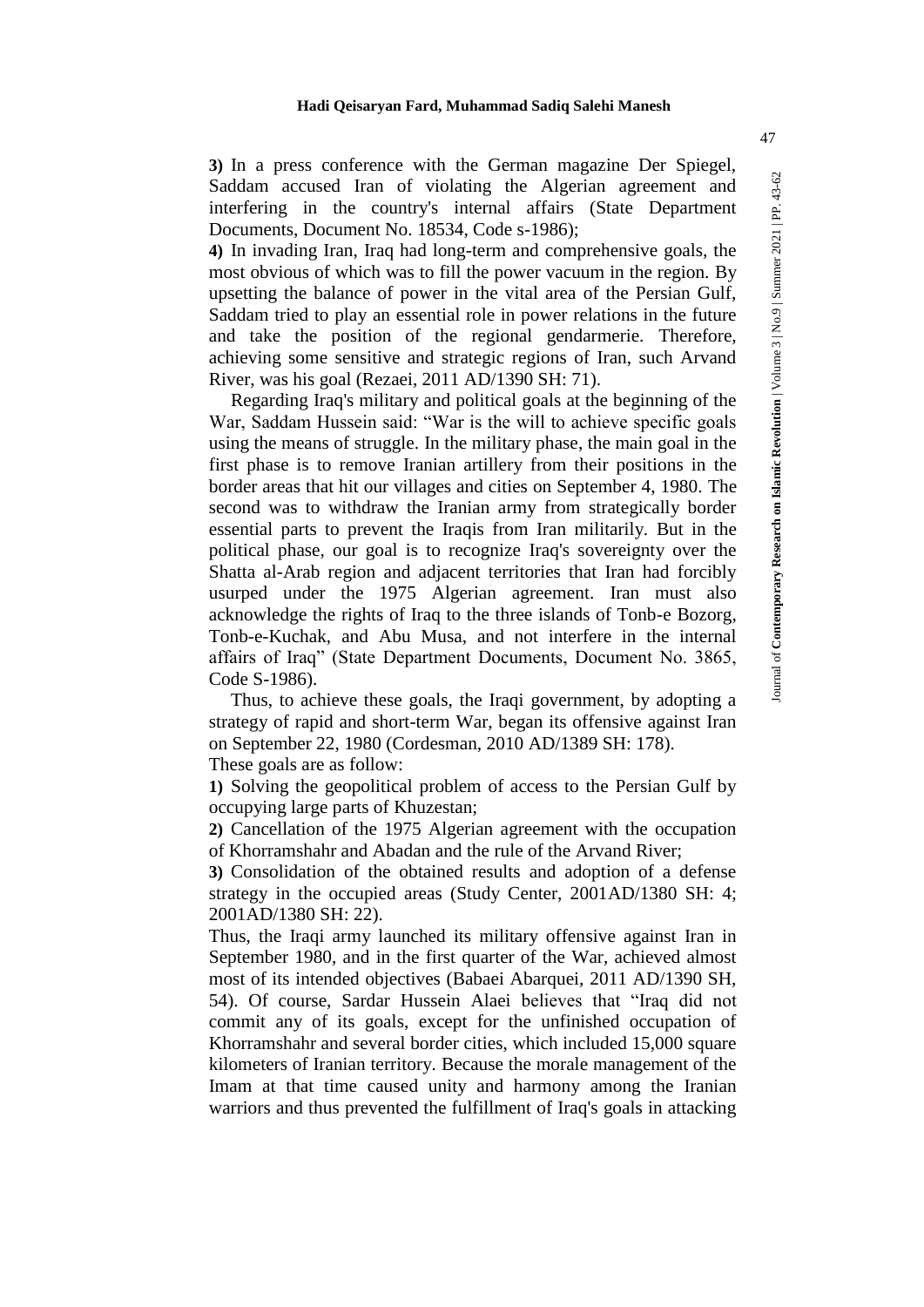Iran" (Museum of the Islamic Revolution and Holy Defense, interview with Sardar Hossein Alaei, 8/16/2013).

# **4. Model of Imam Khomeini's Management in the Imposed War**

As the commander-in-chief of the forces during the imposed War, Imam Khomeini was able to resolve the fundamental issues of the War by using his unique management methods and measures and aroused the astonishment and surprise of politicians. Imam's management model is a combination of personality, behavioral and contingent attitudes that has essential indicators. These indicators are not limited to a specific time and place; instead, they can use by today's officials and managers of society. We see Imam Khomeini's management model at the interpersonal, individual, and organizational levels in the following.



According to Imam Khomeini, noticeable issues about War are as follow: Crisis management, duty-oriented, expediency-oriented, unityoriented, law-oriented, Islam-oriented, populism, anti-arrogance, enemyology, strategic thinking, giving delegation, belief in consultation, the principle of punishment and encouragement, peace of mind, supervision, Controlling and directing affairs (Khomeini, 2007 AD/1386 SH, Several Pages).

# **5. Critical Management Indicators of Imam Khomeini**

**5.1. Foresight and Strategic Thinking**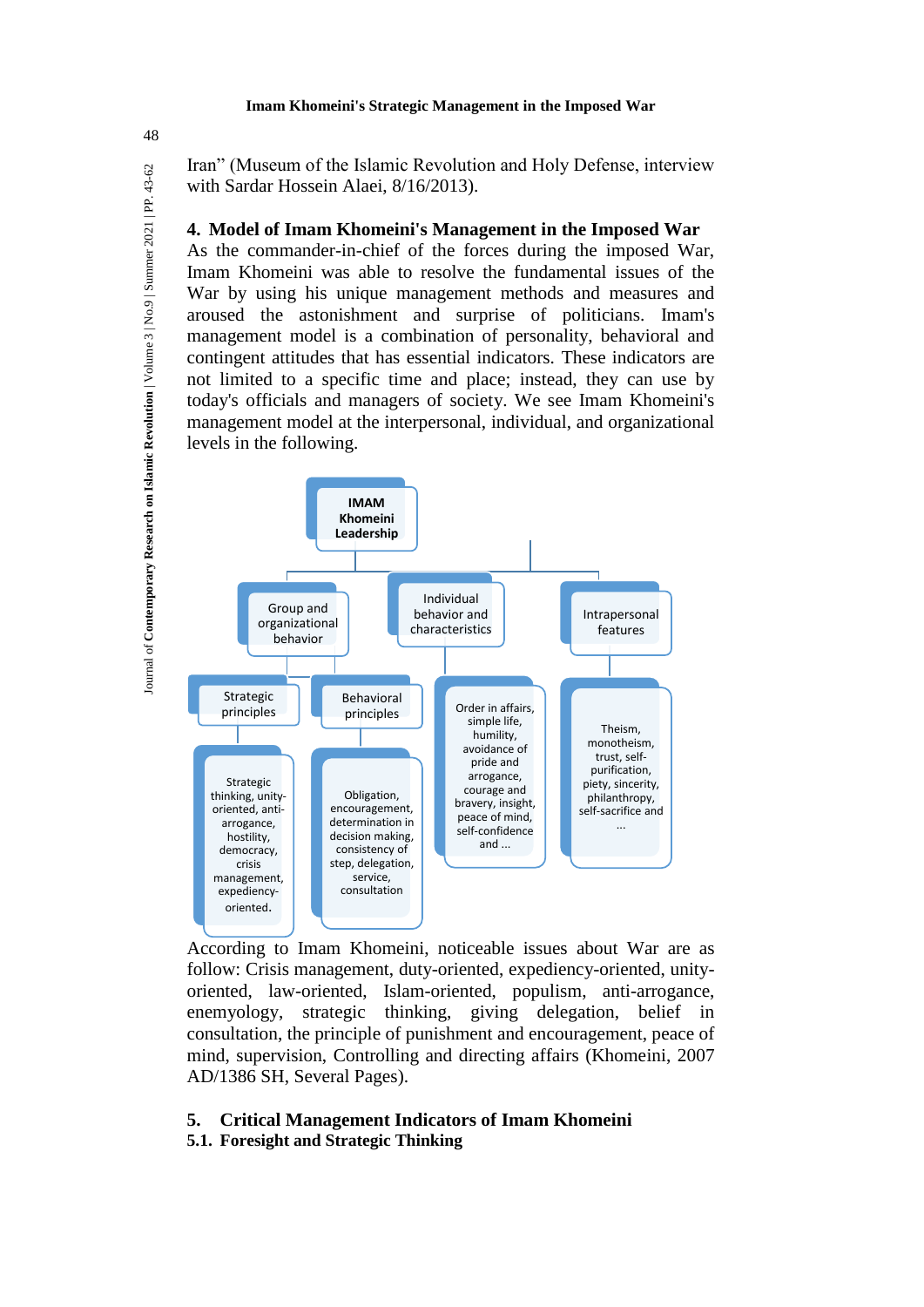Due to the current situation in the country and the study of Iran's military situation before the War, officials did not predict the occurrence of War. They expected one series of border clashes from Iraq. As Hashemi Rafsanjani writes in his memoirs about the War: "Simultaneously with Tehran's Mehrabad airport bombing, we immediately sent a group of delegates there, although it was against our expectations that Iraq would attack Tehran. We considered this event very unlikely" (Bashiri, 2014 AD/1393 SH: 220).

Yaghoub Zohdi<sup>4</sup> says: "About two weeks before the War, the Supreme Defense Council was formed at the headquarters of the 81st Armored Division of Kermanshah with the President and Commander-in-Chief of the Armed Forces, the Prime Minister, the Minister of Defense, the IRGC Commander, the Joint Chiefs of Staff, the Army Commander and the IRGC Commander of the west. At that meeting, Muhammad Boroujerdi announced in a report that Iraq intended to attack Iran.

According to Boroujerdi's report, a mechanized armored division had been deployed by the Iraqi army in the border areas of Qasr Shirin. The president analyzed no war would begin to start a fight in the region until the balance of power between the Soviets and the United States was upset during the Cold War. Army commanders also did not believe at the beginning of such a war. Zahirnejad, the head of the Joint Chiefs of Staff, acknowledged that Iraq did not dare to attack Iran and that the Revolutionary Guards wanted to seize army equipment under the pretext of war" (Museum of the Islamic Revolution and Holy Defense, interview with Sayyed Yaghoub Zohdi, 9/17/2017).

Such statements show the ignorance and surprise of the Iranian army at the beginning of the War. Few officials notice these reports, so they have no evaluation about a possible war. Only at that time did Imam Khomeini react in protest of the Iraqi border actions on 1358/3/24: "We don't expect of Iraqi government officials on the border would behave contrary to good neighborliness" (Khomeini, 12/246).

When Iraq's border movements on Iran's borders increased purposefully, Imam Khomeini this time implicitly stated the possibility of an Iraqi invasion of Iran in a speech on 1359/1/28: "This army, which has now prepared bayonets, artillery, and tanks and is opposed to the people, wants to fight the Islamic State of Iran, which is a war against Islam, the Qur'an and Prophet" (Ibid, 246).

This prediction by the Imam at a time when the War had not officially begun reflects the Imam's strategic thinking. Because, he as

1

Journal of **Contemporary Research on Islamic Revolution** | Volume 3 | No.9 | Summer 2021 | PP. 43-62

<sup>4</sup>. One of the military commanders of Iran during the imposed war.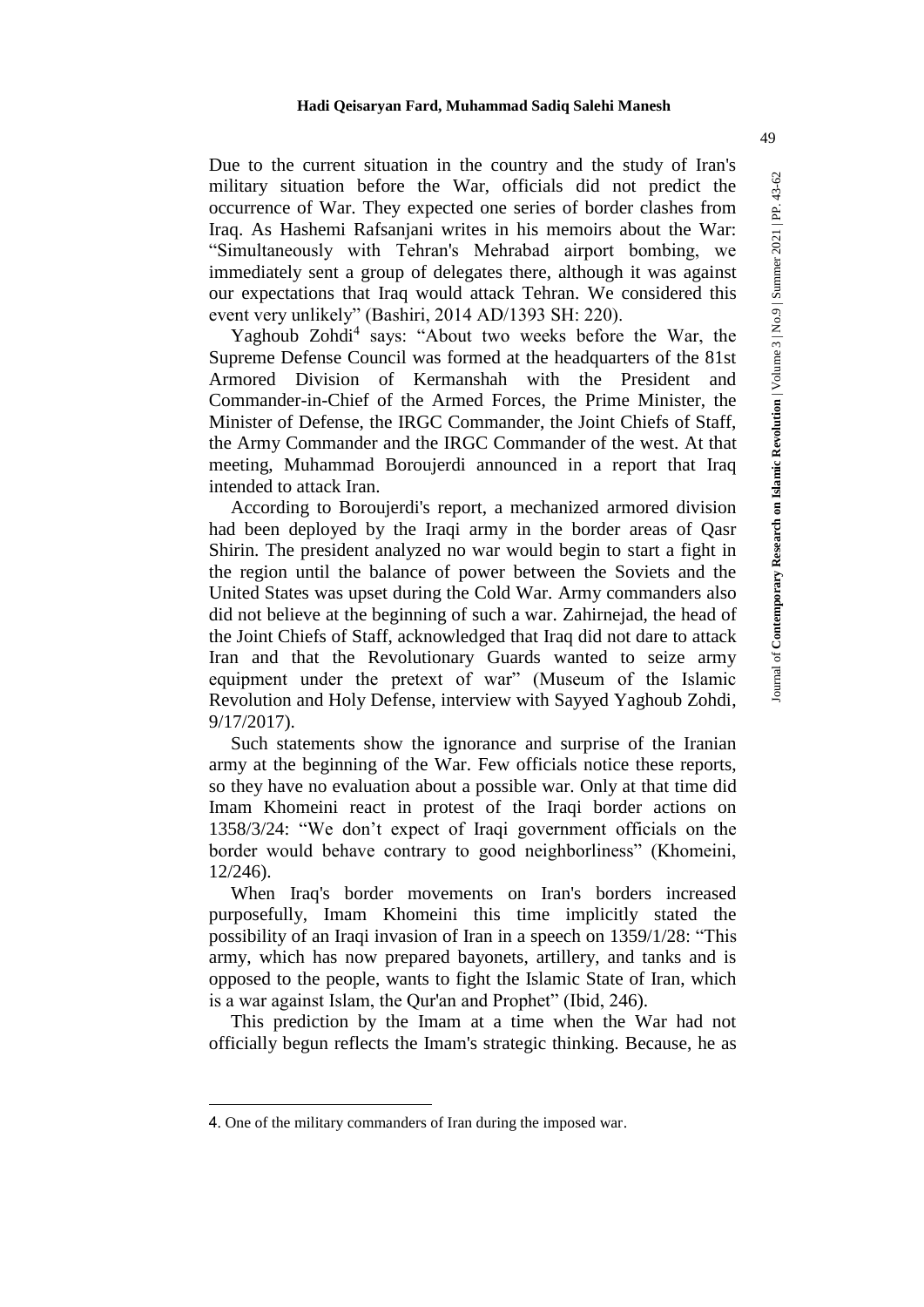an intelligent manager, recognized and planned for opportunities and Journal of Contemporary Research on Islamic Revolution | Volume 3 | No.9 | Summer 2021 | PP. 43-62 Journal of **Contemporary Research on Islamic Revolution** | Volume 3 | No.9 | Summer 2021 | PP. 43-62 environmental threats.

# **5.2. Invite to Keep Calm and Message to the People**

The Iraqi government attacked Iran when Iran was under its revolution and had several crises. Under such circumstances, fighting with a country with strong military power and supported by world superpowers intensified the problems of the post-revolutionary and put the revolution in grave danger. But all the military and political equations of Iraq collapsed in the first days of the War.

The Islamic Republic was able to maintain and stabilize the revolution despite the foreign War. Undoubtedly, the management and leadership of Imam Khomeini breaking the equations and predictions of the Ba'athist regime in Iraq. One of his management characteristics was to keep the people calm and cheer. For example, when Iraqi fighters first bombed Iranian cities, including Tehran, Imam Khomeini calmed them down in a meeting with the country's commanders and officials and said, "A thief came, threw a stone and fled" (Khomeini, 2/58).

He inspired the officials and the people. Also, with the beginning of the invasion of the Iraqis forces on the borders of Iran, Imam Khomeini, in numerous radio and television messages addressed to the Iranian nation. At the same time, warning of the Iraqi military aggression called on everyone to remain vigilant and calm (Khomeini, 13/212-226).

# **5.3. The Principle of Giving Authority**

The breadth and specialization of war affairs caused the Imam to delegate some executive and expert experiences to the country's officials and draw and manage the strategic policy of the War. To this end, he commissioned some responsibilities to the persons concerned with the start of the imposed War.

The political sphere caused to done giving authority. In this regard, Imam selected Bani Sadr as Commander-in-Chief was, but some time later, Imam removed Bani Sadr due to his weak management in command of the War. The crucial positions of authority and councils that were delegated or formed by order of the Imam were:

**1)** Supreme Council of Defense and Khatam al-Anbiya base and replacement of the General Command of the Armed Forces in military plans;

**2)** Establishment of the High Council for War Support to recruit and provide facilities;

**3)** Formation of the headquarters of the bombed areas;

**4)** Determining the country's foreign policy and electing a foreign minister to pursue diplomatic issues in international forums;

**5)** Establishment of the Supreme Council for the reconstruction of War zones;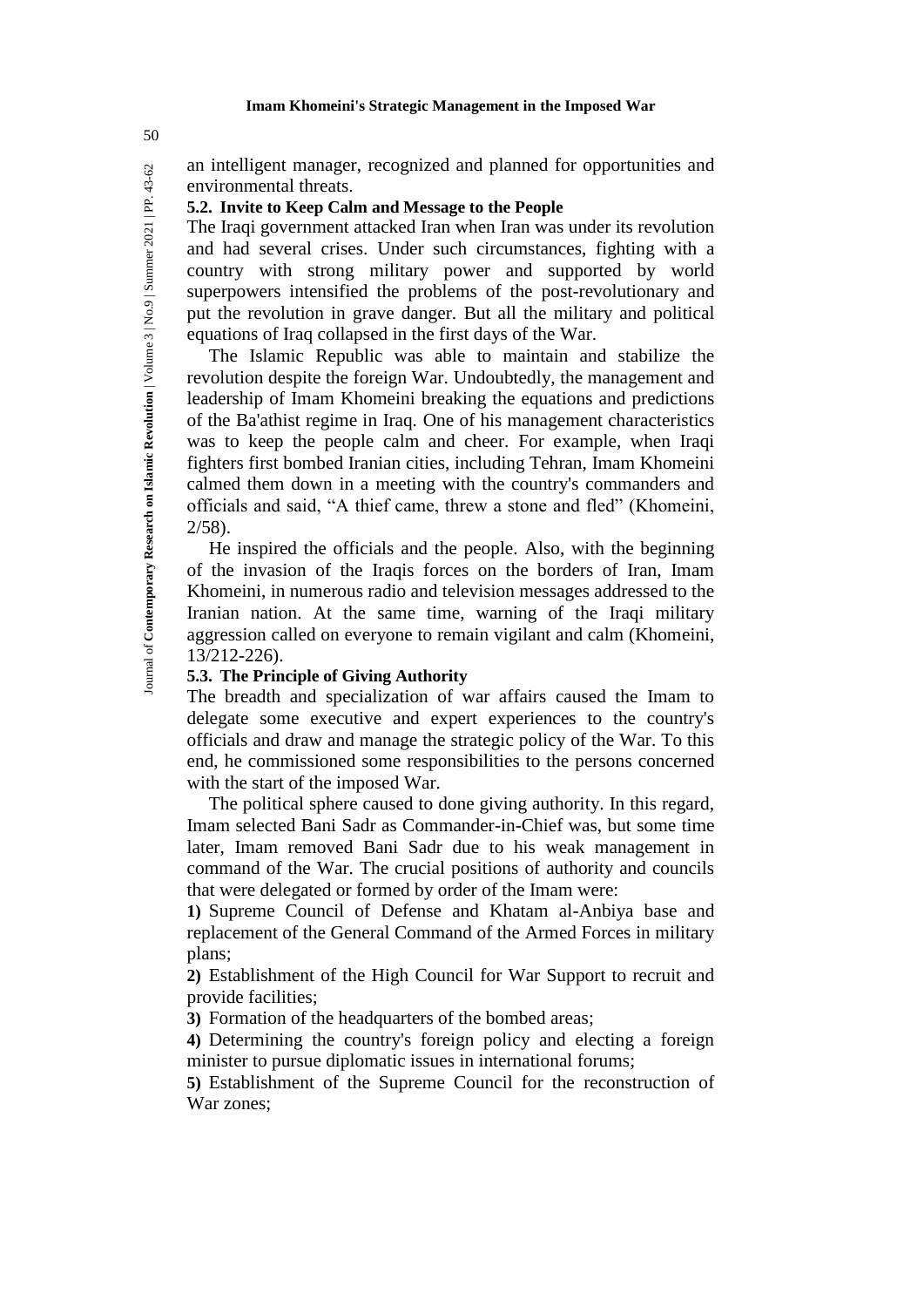51

**6)** Elected Commander of the Armed Forces at the beginning of the War (Bani Sadr and then Commander Fallahi, Mohsen Rezaei and Sayyad Shirazi and then Hashemi Rafsanjani) and also appointed (Ayatollah Khamenei and Mustafa Chamran) as their representatives in the War (Cf. Sahifa Imam Khomeini, Documents and National Library of the Islamic Republic of Iran, Document No. 25/340). **5.4. Anti- arrogance**

One of the managerial characteristics of Imam was anti-arrogance that was documented with verse "فَلْ انَّما اعِظُكُم بِواحِدَةٍ أنْ تَقُومُوا لِلّهِ مَثني وَ فُرادي" (Al-<br>Saba/46).

Therefore, the Imam's arrogant view had a long history, and he always emphasized it as an essential principle in his struggles. With the slogan of returning to pure Muhammadan Islam (PBUH) and rereading the Islamic-Iranian identity, he tried to gradually restore the lost "Dignity" of the Iranian nation. And in this way, in the first phase in the 1340s, they resisted the American "White Revolution" and the discriminatory "Capitulation." The Imam referred to the capture of the US embassy in Tehran as the Second Revolution, and it implies the anti-arrogance feature of the leadership. But we want to examine the Imam's anti-arrogance during the imposed War.

Regarding resistance against the superpowers during the War, he said: "Stand against the superpowers that want to rule and oppress you" (Khomeini, 16/38). Another point was the attention and trust in the power of internal forces. Imam was aware of the role and position of the internal troops and always encouraged the officials and people to rely on their ability and distrust of foreign forces. According to Imam, Britain, the United States, and the Soviet Union's policies during the War were the same. He always asked the people and the warriors to hope in God and not fear the superpowers (Khomeini, 1/420).

Another fundamental principle was the "Continuity and Permanence" of the struggle. Imam Khomeini's view of War was religious and Islamic. He believed that the battle of belief and truth against false impressions is a constant battle and always continues. According to Imam Khomeini, "Our war with the global arrogance is a war of ideas and does not know geography and borders" (Khomeini, 21/88).

### **5.5. Duty-oriented**

Imam was duty-oriented during the eight-year War. It did not mean seeking apparent victory, but he believed the primary triumph is to perform a task, and the divine duty is the "Happiness Key" that reached us ideal goals. In this regard, Ayatollah Khamenei said: "Imam word that "we act for the task, not for victory" did not mean that he did not want to win. Undoubtedly, victory in all great goals was the will of the Imam. However, the Imam preferred to achieve the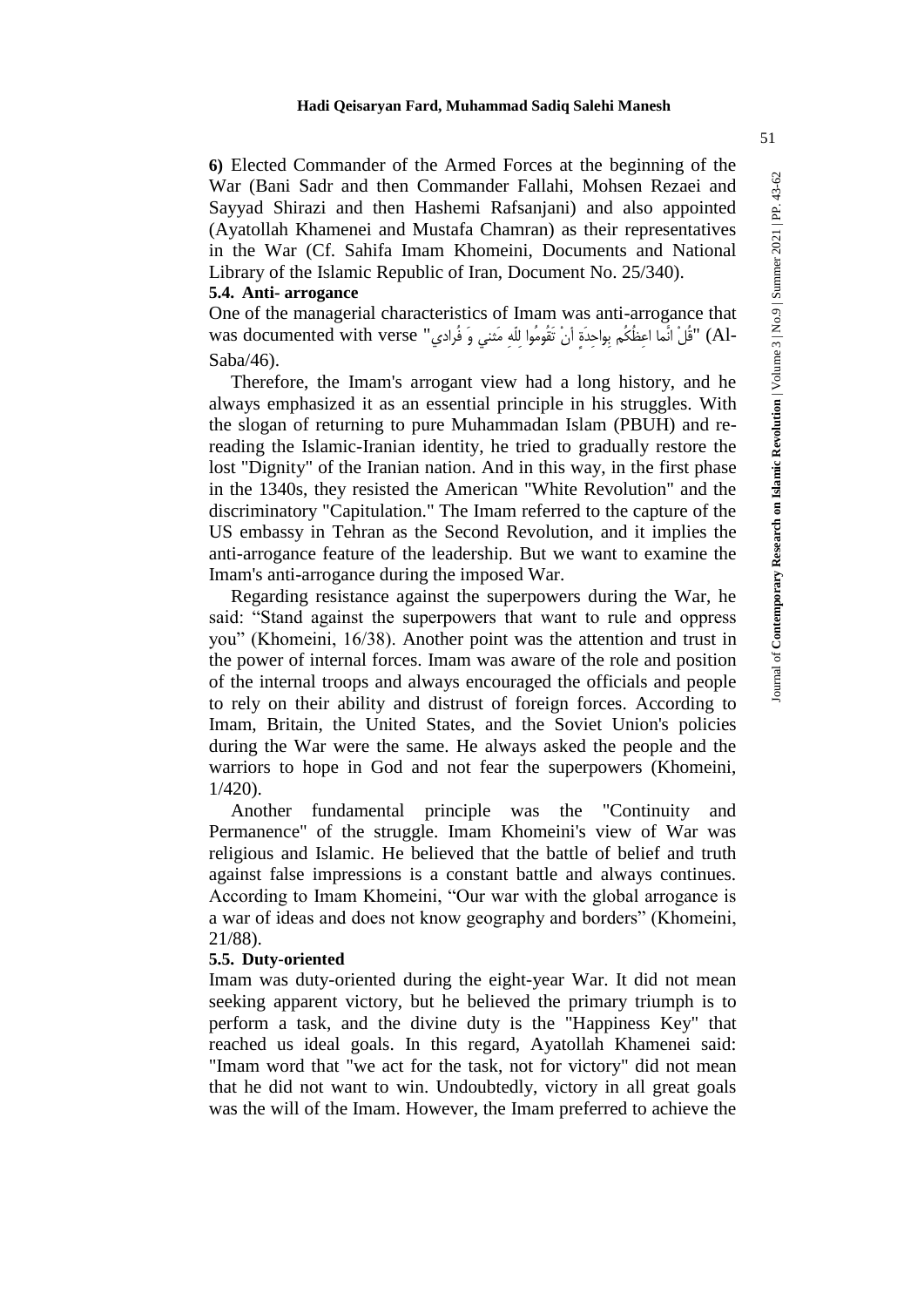goals through acting on the divine task over the result." (Khamenei, 2009 AD/1388 SH: 237)

Another characteristic that had historical and doctrinal roots in the society was the concern for the principle of duty-oriented and the model of "Ashura War." Imam's doctrinal-political teachings during the imposed War had some framework such as: "Blood Is Victorious Over the Sword," "War of Islam and Infidelity," and "War of Truth and Falsehood." He called victory or martyrdom "One of the Two Goodness" in that achieving either was desirable.

This view of War was, was the central core of task-oriented thinking and its precedence over consequentialism. Therefore, based on Imam Khomeini, the result is connected with the task, but the result is a subset of the duty. Imam Khomeini considered this duty a divine and religious matter and believed that: "Sayyed Al-Shohada determine our responsibility" (Khomeini, 19/271).

Accordingly, after the liberation of most of the country's occupied areas and introduced the conquest of Khorramshahr in June 1982, the concept of the Ashura war. In comparison, there was no clear vision for victory over Iraq and the end of the War. In such circumstances, the emphasis on the Ashura war was raised under the concept of Imam's duty-oriented, focusing on the war continuation, regardless of any consequences.

After the conquest of Khorramshahr, the great powers, to maintain the rule of Iraq and put pressure on the Islamic Republic, sought to impose the terms of their negotiations on Iran, regardless of Iran's demands. But Iran continued the War by following the example of the Ashura school and acting on the divine duty, irrespective of any outcome (Ardestani, 2000 AD/1379 SH: 26).

### **5.6. Punish the Aggressor and Encourage the Warriors**

During the War, one of the Imam's management principles was the punishment of the aggressor and encouraged the warriors on the fronts. Before its defeat in 1980, the Iraqi government sought to achieve outstanding achievements such as capturing Khuzestan and access to the open waters of the Persian Gulf. Still, after several consecutive defeats by Iranian forces in 1981 and 1982, the Iraqi strategy changed.

On June 20, 1980, Saddam Hussein announced in a radio and television speech in Baghdad: "The Iraqi government will withdraw all its forces from Iran within ten days from June 20, 1982, to show its goodwill in ending the War. He also declared its readiness to fight Israel" (Center for War Studies and Research, Islamic Republic News Agency, Special Reports, 6/20/1982).

Saddam Hussein's goal in adopting a defense strategy and retreat tactics was the inability to maintain military superiority and impose new political conditions on Iran. On the other hand, Imam Khomeini, given his historical background and knowledge of Saddam Hussein's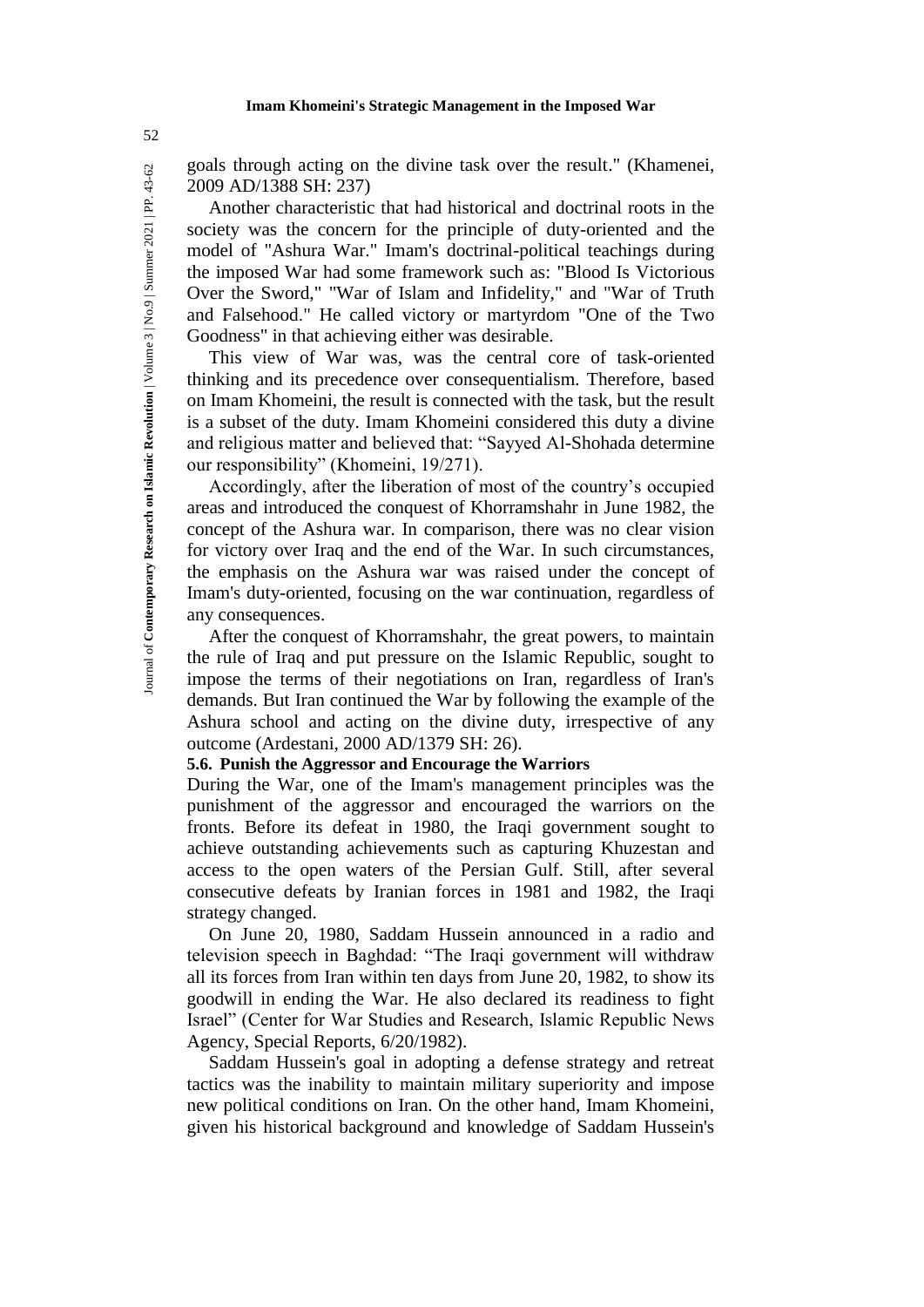character, did not accept peace without a guarantee because he had no confidence in the Iraqi government.

Iranian political decision-makers and military commanders were also reluctant to sign the end-of-war agreement without achieving the minimum concession to punish the aggressor and receive reparations. They feared that public opinion and the future would interpret their decision as irrational (Rezaei, 2012 AD/1391 SH: 34).

Therefore, decision-making had become very complex and challenging for officials. Hashemi Rafsanjani, the then speaker of the Islamic Consultative Assembly, announced: "We have no territorial ambitions, but we are determined to fulfill our rights. Iran will not relinquish any of its rights, we will get all of our rights, and our greatest right is the fall of Saddam" (War Documents and Research Center, Islamic Republic News Agency, Special Reports, 5/26/1982).

Mir Hossein Mousavi, the then Prime Minister of Iran, stated: "The war will end when all our conditions are accepted" (War Documentation and Research Center, Islamic Republic News Agency, Special Reports, 5/11/1982).

Given these considerations, Iran had three solutions:

**1)** Regardless of its demands and only under international pressure, it accepted the ceasefire as a precondition for any other action and pursued its needs through political negotiation;

**2)** Leaving the conflict without ending the War. It means that Iran will not accept the ceasefire but at the same time refuse to enter Iraqi territory and settle on its borders;

**3)** The military effort to ensure a dignified peace (Droudian, 2012 AD/1391 SH, 250).

Iran had no choice but the third solution. Imam, who was in charge of managing the War, explained the intention of this solution as follows: "If we release the culprit today, that we have power, it is not a ceasefire and peace" (Khomeini, 16/235).

**5.7. The Principle of Belief in Consultation**

The opinions of political and military advisers had great importance to Imam Khomeini. In critical military decisions, while paying attention to the requirements and conditions of the country, he paid attention to the opinions of political experts and military commanders. One of the turning points in the war was the negotiations on the adoption of Resolution 598. It determined the war and the years of struggle and self-sacrifice fate.

He accepted the Resolution based on the principle of consultation and awareness of warlords' and advisers' opinions. Perhaps one of the most important reasons for adopting this Resolution, which he refers to as "Drinking the Cup of Poison," was the opinion of the commanders and the reports of economic and military experts that disagreed with the continuation of the war. Imam Khomeini

Journal of **Contemporary Research on Islamic Revolution** | Volume 3 | No.9 | Summer 2021 | PP. 43-62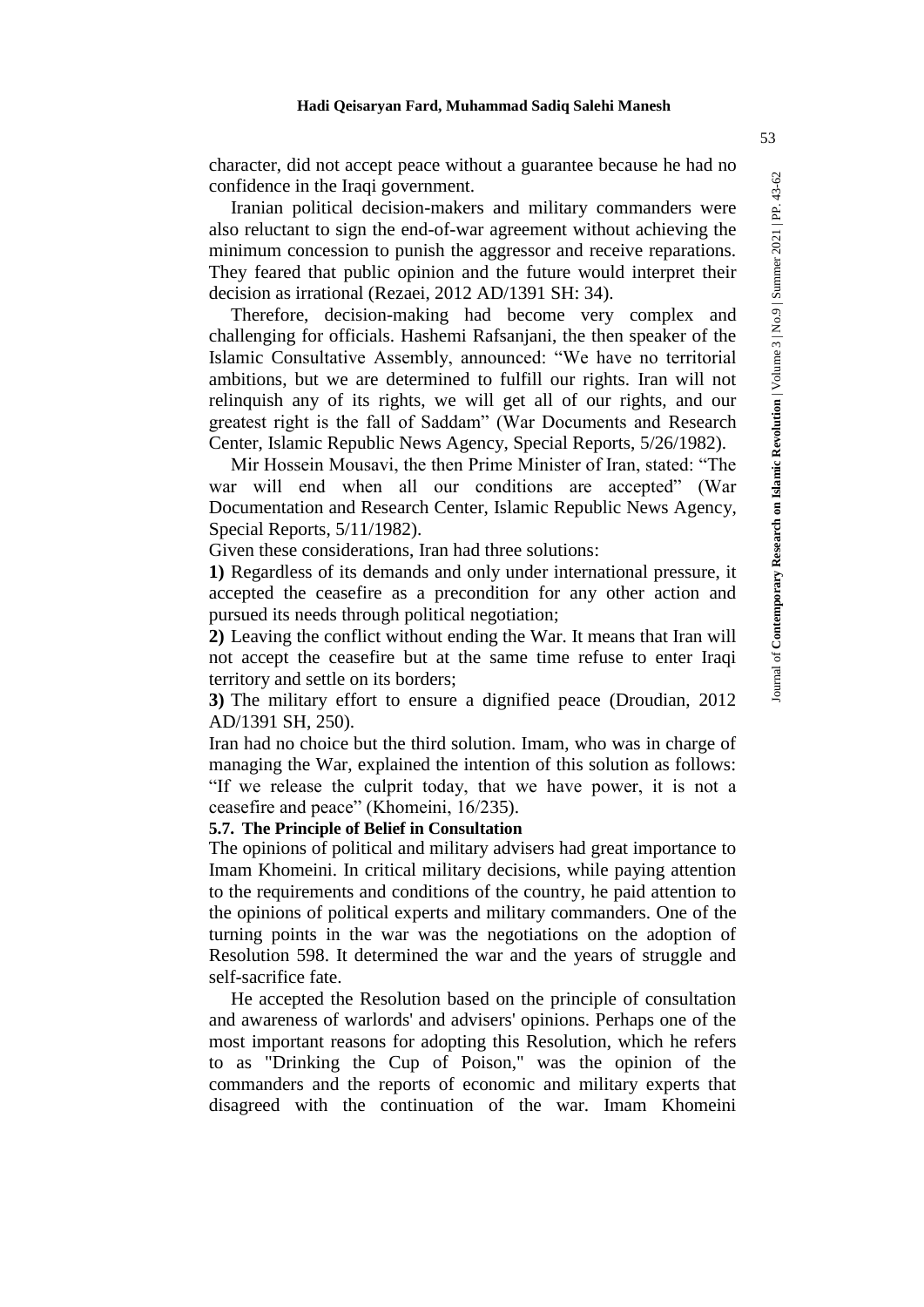Journal of **Contemporary Research on Islamic Revolution** | Volume 3 | No.9 | Summer 2021 | PP. 43-62 recognized the adoption of Resolution 598 in favor of the regime and the revolution.

# **5.8. Enemyology**

One of the managerial features of Imam Khomeini during the war was his enemyology. During the imposed war, Imam repeatedly advised the Iranian nation to be vigilant against the enemies' conspiracies (Khomeini, 18/187).

He assessed the occurrence of the imposed war as an American conspiracy and believed that "This war is a war with the United States" (Khomeini, 13/212).

Imam's revelation of the conspiracies of the gangs in the imposed war, and warnings to the countries that participated in the Taif Conference showed the Imam's high vision in recognizing the Islamic Revolution enemies (Khomeini, 14/163).

According to Imam last will, his concerns were about the conspiracies and plans of the enemies, that done after the revolution victory to disappoint the nations and especially the Iranian government from Islam (Khomeini's political-divine will, 2014 AD/1393 SH, 9).

# **5.9. Populism**

According to Imam Khomeini, people had no preference for each other in class and social affairs. Simultaneously with the revolution, he always advised the authorities to serve the people and with the people. While the ratification ceremony of President Raja'i and Ayatollah Khamenei, asked them to be with people.

The Imam himself avoided anything that caused him to distance himself from ordinary and weak people. Fatemeh Tabatabai, the Imam's bride, quotes the Imam's reaction to the possible bombing of Jamaran in the book "Imam Khomeini and Political Behavior" as follows:

In those days when there was bombing, Mr. Ansari came one day and told the Imam that a letter had come from Mr. Rey Shahri that we had reliable information that here (Jamaran) wanted to be bombed tonight, so please change your place tonight. The Imam said to him, laughing, 'What are these words?' with bombing possibility, I am in my chair and room unless everyone is in the shelter or guard standing in our alley, he is standing there, and I am going to the ceiling! I never go there, I want a rocket to hit me, and I become a martyr (Tabatabai, 2012 AD/1391 SH: 316).

### **5.10. Command and Decision-Making Power**

Ethnicity and separatism were critical issues in the early revolution, with the support of hegemonic countries. Meanwhile, the Kurdistan crisis was the most acute and dangerous.

The reason was the lack of control of the central government over the Kurdistan region. Hashem Sabbaghian, the then Minister of Interior, said: "We had the same dangers in other parts of the country,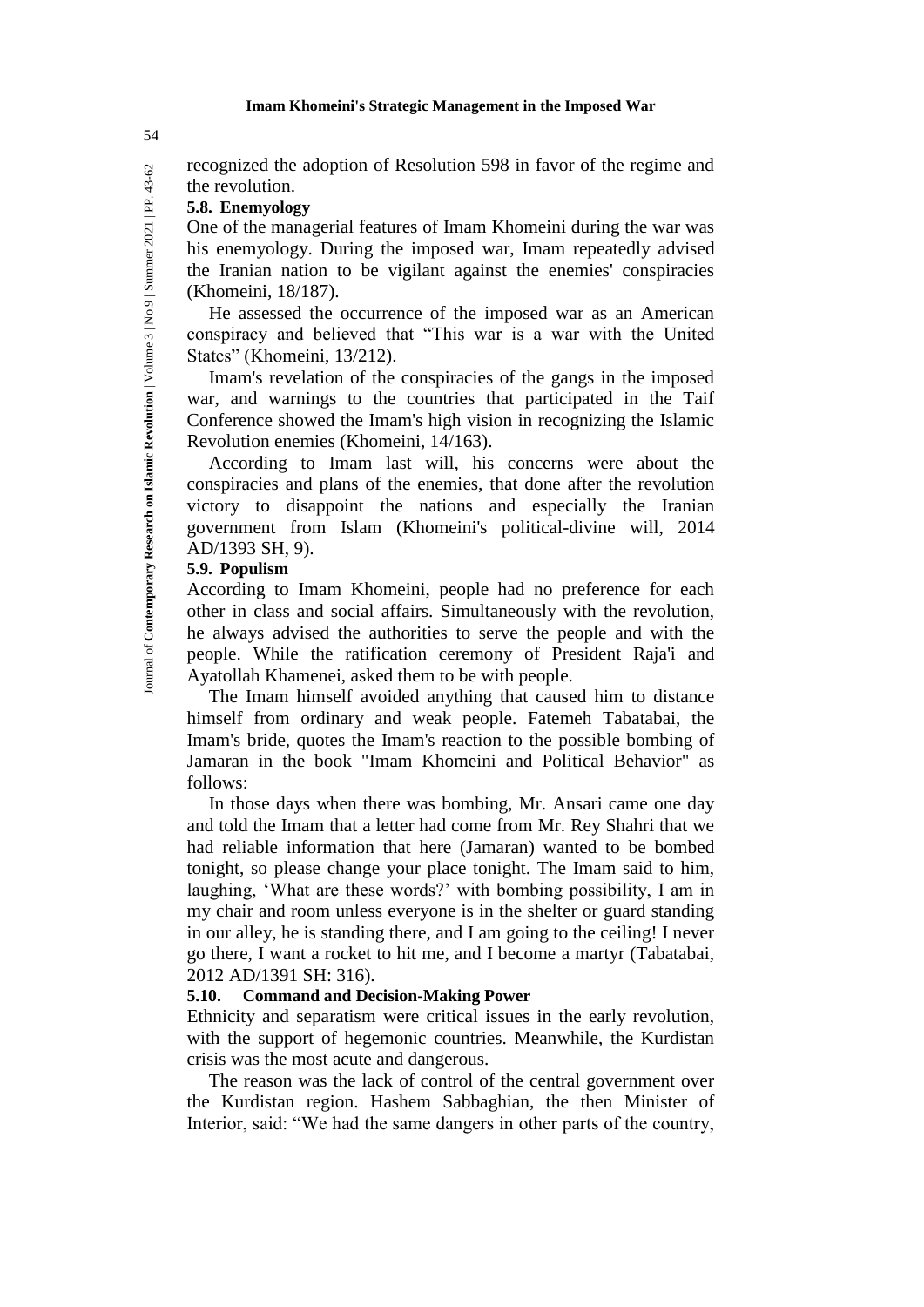such as Sistan and Baluchestan and Khuzestan, but we did not feel threatened in any of these places, such as Kurdistan. Because the central government had power in other places, but the central government did not have power" (Perspective, interview with Sabbaghian, 2008 AD/1387 SH: 19).

Unfortunately, from the very beginning of the revolution's victory, war and bloodshed began in the Kurdistan region. The first significant example was the attack on the Mahabad garrison. In this invasion, weapons were looted, and the regiment was set on fire. Hundreds of conspirators surrounded the Sanandaj garrison on 1357/12/27 with weapons stolen from Mahabad.

They entered the barracks without firing a shot from inside the barracks, killing 21 soldiers and capturing several inside buildings. Then they went to Naqadeh and Marivan and from there to Paveh, and for a few weeks, they prepared their equipment and personnel for the great war in Paveh.

When Imam heard the news of the riots in Paveh, ordered to resolve the uproar Paveh quickly, the army sent. On the morning of 1358/5/27, Imam Khomeini issued a historic and decisive statement that changed the fate of Kurdistan and Iran. The army must reach Paveh within 24 hours and suppress the counter-revolution (Khomeini, 9/379).

Also, another case that the Imam dealt with decisively and asked the commanders to resolve the matter quickly was breaking the siege of Abadan. After the military invasion of Iraq and the capture of Khorramshahr, which was the most important port city of Iran, the enemy tried to occupy Abadan through the east of Karun and north of Bahmanshir, which put Abadan under a 330-degree siege. In those circumstances, Imam Khomeini, on October 27, 1960, said to army forces: "The siege of Abadan must be broken." I am waiting. I [warn] the guards, the police, and the commanders of the police must break the siege. Do not neglect it. Do not let these people come to Abadan. Take them out of Khorramshahr. Get aggressive (Khomeini, 13/333).

Based on the Imam message, one of the four primary and prominent operations in the history of the war, which is mentioned as a turning point in the transfer of the war strategy, was carried out. Also, following his order, the IRGC and the army formed joint plans to defeat the Abadan siege.

It should be noted that after Fallahi's martyrdom, the level of war command changed, and did the control of the operational status of the war jointly. During this war period, Mohsen Rezaei was appointed commander of the IRGC, and Ali Sayyad Shirazi was appointed commander of the army's ground forces.

One of the crucial features of the Joint Command, which is known as the golden age of war, was the establishment of regular coordination and acceptance of joint responsibility for managing the

Journal of **Contemporary Research on Islamic Revolution** | Volume 3 | No.9 | Summer 2021 | PP. 43-62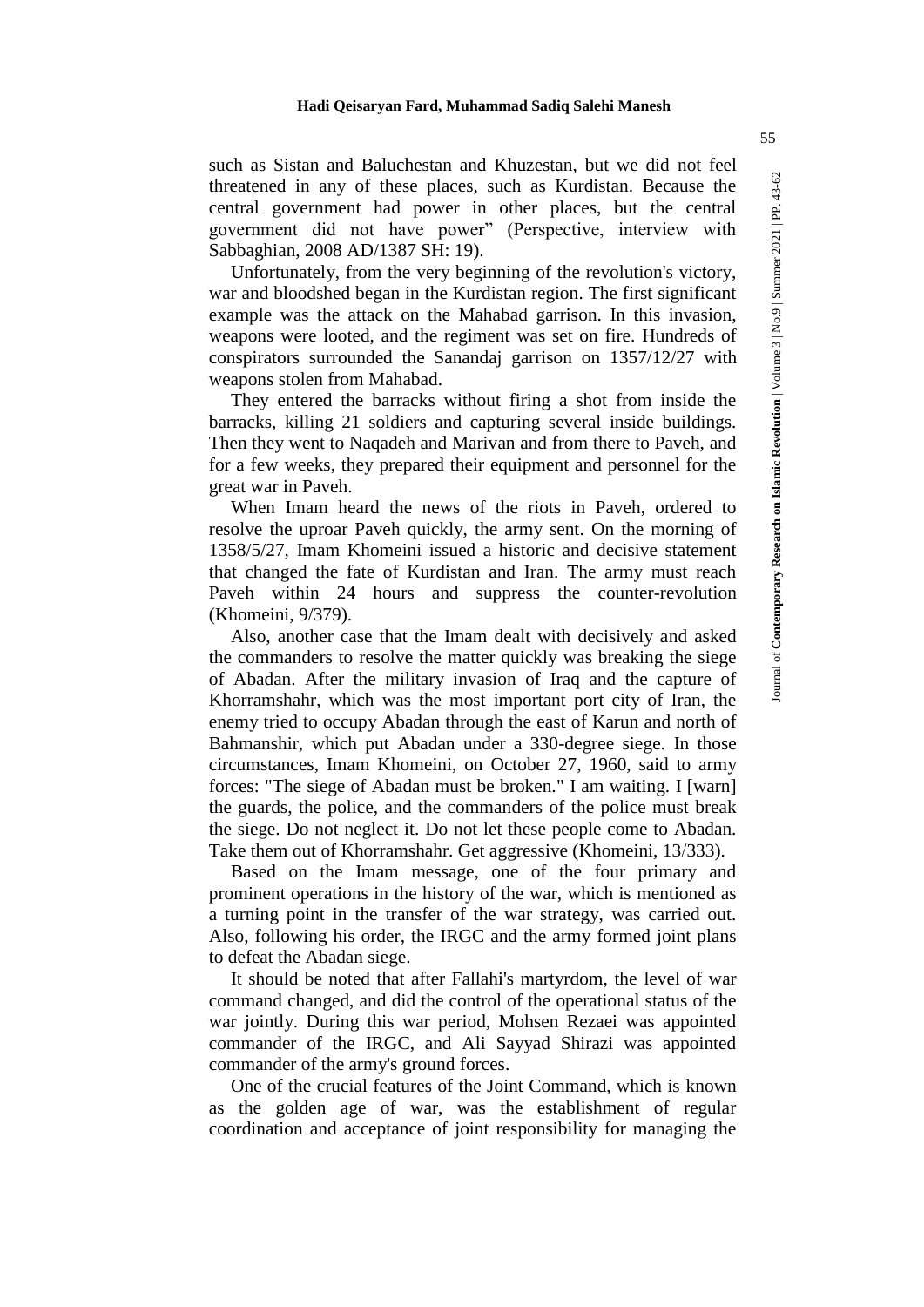battle at the strategic level (Museum of the Islamic Revolution and Holy Defense, interview with Abdolhossein Mofid, 1395/8/25 SH)

**5.11. The Principle of Expediency-oriented**

There are many examples regarding the Imam's belief in the principle of expediency-oriented during his leadership. The story of the dismissal of Ayatollah Montazeri from the position of deputy leader, accepting the resignation of Bazargan at a particular stage of the revolution, agreeing to the removal of Bani Sadr, or most importantly, the adoption of Resolution 598 to end the war in 1988. The focus here is on the imposed war, the acceptance of Resolution 598 by the Imam.

In 1988, Imam Khomeini finally accepted the Resolution to end the war and referred to it as drinking the cup of poison. An interpretation that later caused the adoption of Resolution 598 was regarded as imposed. However, this view did not correspond to reality because the Imams decided to accept the Resolution based on the reports received from the situation on the battlefields and the principle of expediency in maintaining order.

It should be noted that Mohsen Rezaei, in that period, in a report on the operational status of war zones and the number of necessary facilities and equipment, expressed his views on the continuation of the war. He states that if provided the required military conditions and facilities during a 5-year plan, we will wone; otherwise, in the absence of sufficient facilities, more costs on the nation and the country (Rezaei, 2012 AD/1391 SH: 231).

Therefore, given the current situation, Hashemi Rafsanjani, as the commander of the war, concludes that it is not possible to achieve a decisive military victory in the short term with the current situation in the country. Due to these factors, the Imam evaluated the country's capacity and facilities as insufficient to change the war significantly. According to Hashemi Rafsanjani: "What convinced the Imam the most to end the war was to explain the tragedy of the chemical bombing of Halabche and Sardasht.

It was predicted Ba'athist regime in the future use the mass destruction weapons with the green light of the superpowers and even its repetition in cities such as Tabriz, Isfahan, Qom, and Tehran. We certainly are not involved in such crimes and counterattack against the Iraqi people" (Hashemi Rafsanjani, 2011 AD/1390 SH, 18).

Imam Khomeini also said in a letter to the officials of the time: "Now our military officials, including the army and the IRGC, who are experts in the war, explicitly acknowledge that the Islamic Army will not achieve any victory soon. Considering that the sympathetic military and political officials of the Islamic Republic do not consider the war is not to the country's interest, and firmly say that they have given one-tenth of the weapons given to Saddam by the arrogance of the East and the West.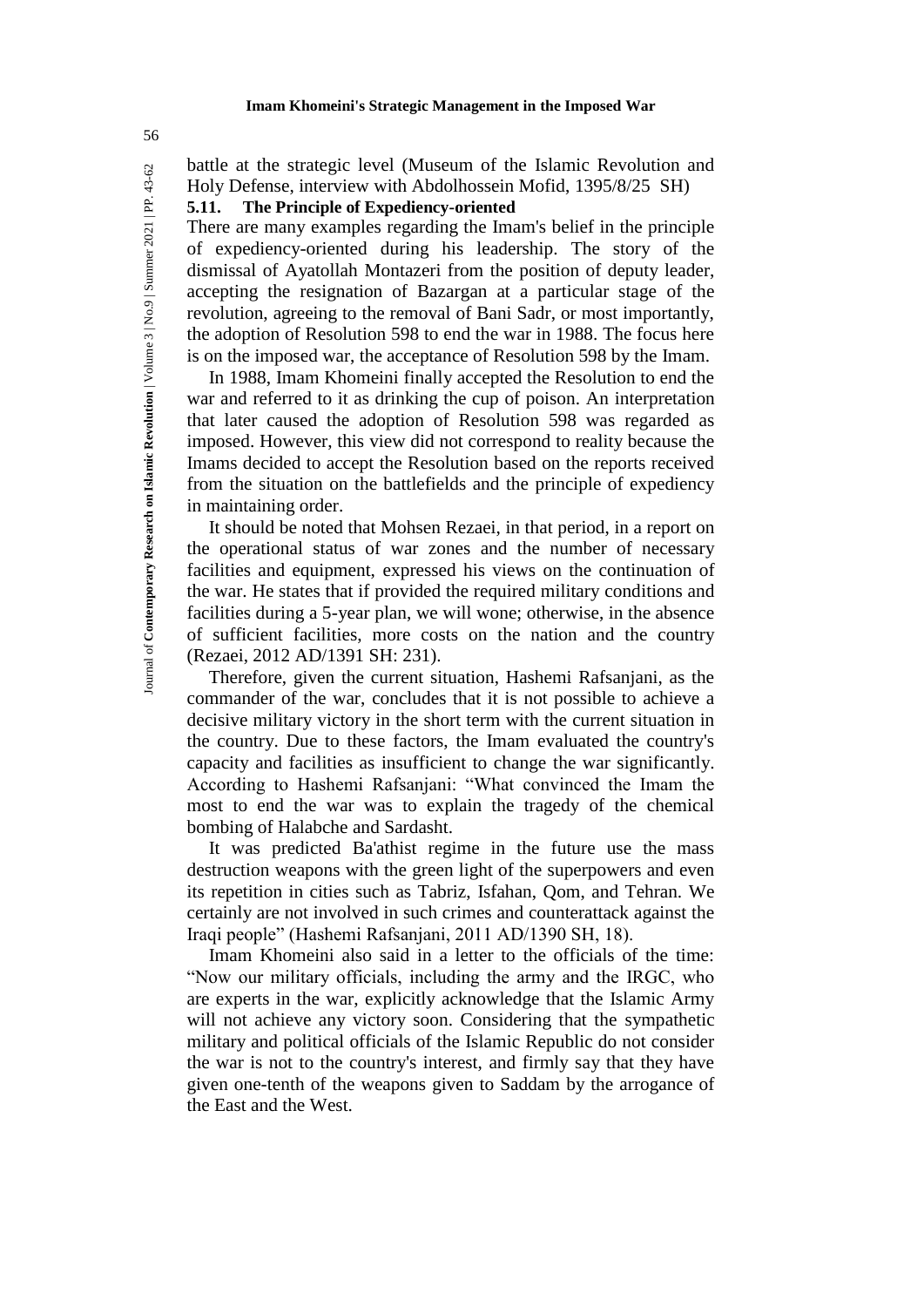#### **Hadi Qeisaryan Fard, Muhammad Sadiq Salehi Manesh**

It can not be produced in the world in any way and at any price. According to the shocking letter of the Revolutionary Guards commander, which is one of the dozens of reports that have reached me after the recent defeats, and due to the widespread use of chemical weapons by the enemy and the lack of neutralizing equipment. I agree with the ceasefire" (Khomeini, 21 and 74).

Therefore, given the country's internal situation and the reports related to the last year of the war and international support, the ambiguity of the imposition of the adoption of Resolution 598 is not relevant. This issue shows the practicality of Imam Khomeini regarding the preservation of the system and the lives of the Iranian people in that sensitive historical period.

#### **5.12. Crisis Management**

1

One of the managerial characteristics of Imam Khomeini during the eight-year war was managing crises and making strategic decisions to overcome those crises. For example, at the beginning of the war and in Bani Sadr's removal from the General Forces command and then his removal from the presidency, the Imam managed society well (Khomeini, 14/480).

During that period, due to the escalation of the dispute between Bani Sadr and Rajai's government, the Imam introduced a threemember committee<sup>5</sup> to reduce tensions between the parties to the conflict (Khomeini, 14/248).

The Imam's purpose in forming such a committee, known as the Arbitration Council, want to end Rajai and Bani Sadr dispute. At that time, regarding the sensitive situation in the country and the imposition of war by Iraq, the Imam did not want the government to face a new crisis. Hence, they still wanted peaceful coexistence between regime officials (Khomeini, 8/384).

It seems that Imam Khomeini did not want the experience of the revolution's first president to fail. However, after the removal of Bani Sadr in the Islamic Consultative Assembly, the Mojahedin Khalq Organization, which had a tactical alliance with Bani Sadr, entered the military phase against the Islamic Republic, creating a new crisis in the country.

They aimed to strike at the main parts of the revolution figure and form an alternative government. Imam, realizing the recent internal turmoil in the country, while warning about the organization's actions, sent a message to their leaders that if the Mojahedin lay down their weapons, he is ready to talk to them as a student (Mojahedin Organization from emergence to end, 2006 AD/1385 SH; 526).

<sup>5</sup>. This Committee Consisted of Muhammad Reza Mahdavi Kani as the

Representative of the Imam, Shahab al-Din Ashraqi as the Representative of Bani Sadr and Mohammad Yazdi as the Representative of Hashemi Rafsanjani (The Speaker of the Parliament).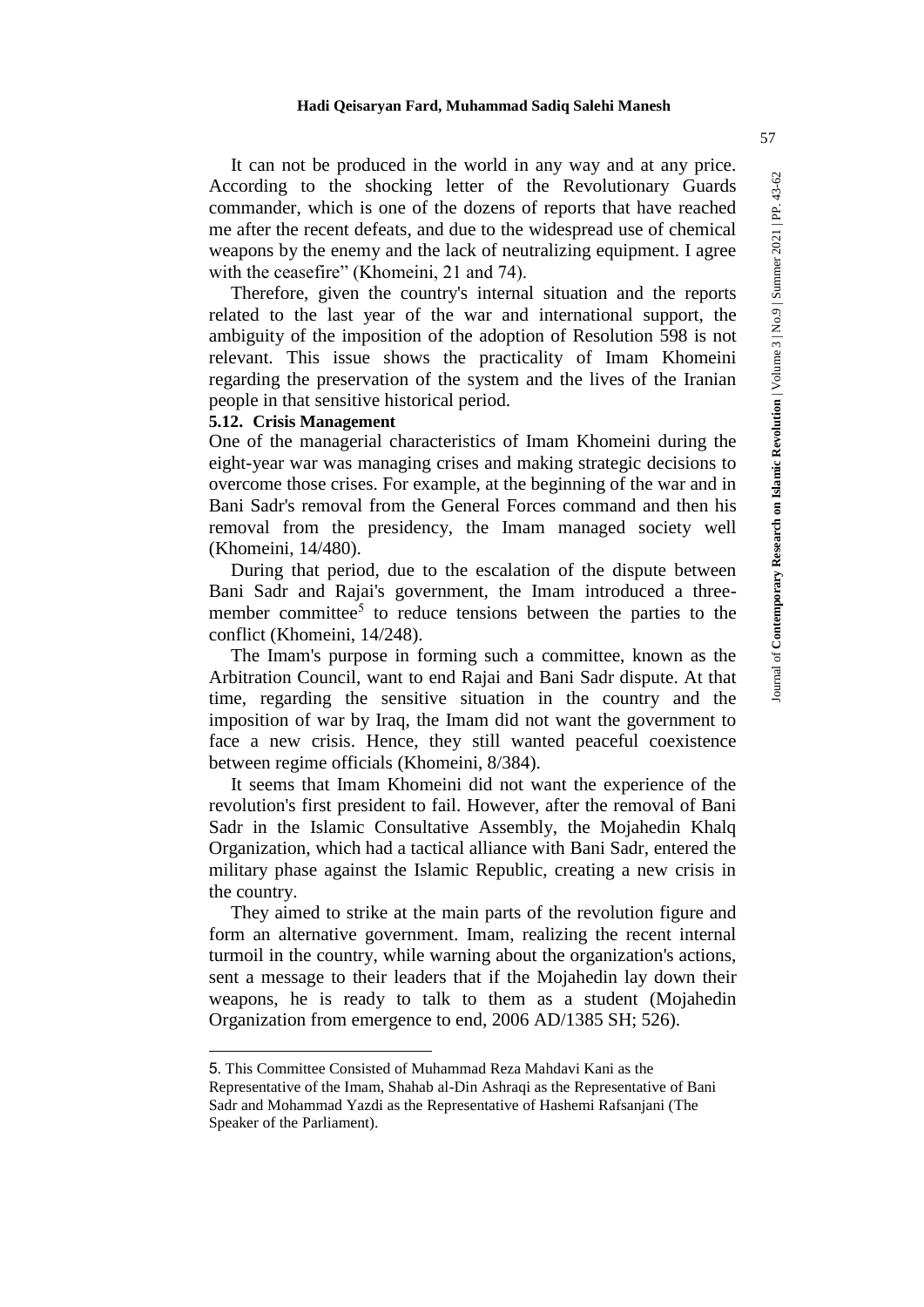Regarding the Imam's reaction, Massoud Rajavi, a leader of the organization, says: "When the Imam responded, we were in a state of passivity. Our idea and prediction were that the Imam would either allow us to march or would tell us not to come and would not accept us. But it was unpredictable for him when he said drop your weapons. I will come" (Ibid: 538).

Also, the decision to adopt Resolution 598 and the possible consequences could threaten the existence of the system and the essence of the revolution; the country needed a solid administration to save it. In other words, the Imam decision could once again rescue the system existence from the crisis. A strategic decision such as the adoption of Resolution 598 could have caused severe instability for the Islamic Republic.

Still, the correct and comprehensive management of the Imam could protect the system from these dangers. At that time, the Imam was able to minimize the negative consequences of that decision by profoundly understanding the possible implications of the adoption of Resolution 598 and establishing an emotional connection with the people, and refraining from adopting a dictatorial policy. In this regard, the Imam's management was not in a supreme jurist status who issued an enforceable decree, and people were obliged to accompany him. Instead, Imam knew himself as the companion and sympathizer of the people.

Therefore, he interpreted the Resolution's adoption as a poison cup that he drank for the system and Islam expediency. The people knew Imam as a companion leader, not as a person who sacrificed all the material and spiritual resources of the country for the war. They believe he managed the country well based on existing situations in contrast with the crisis. Therefore, we should note that the Imam's decision to accept Resolution 598 was not the end of the struggle but a change of strategy and the adoption of a new method of battle on the political front to prevent a major crisis.

#### **Conclusion**

The present study aimed to analyze Imam Khomeini's strategic management in the imposed war based on his personality, behavioral and contingency characteristics. Insight and vigilance, courage, determination in decision-making, responsibility, peace of mind, and self-confidence were the most important personality traits of the Imam that made him an irreplaceable leader and manager. Also, determination in decision-making and the practical expression and words of Imam effectively strengthened his charismatic personality.

Accordingly, the first phase of Imam Khomeini after the invasion of Iran by Iraq was to manage public opinion and prevent the anxiety and psychological anxiety of the people. Imam Khomeini's morals and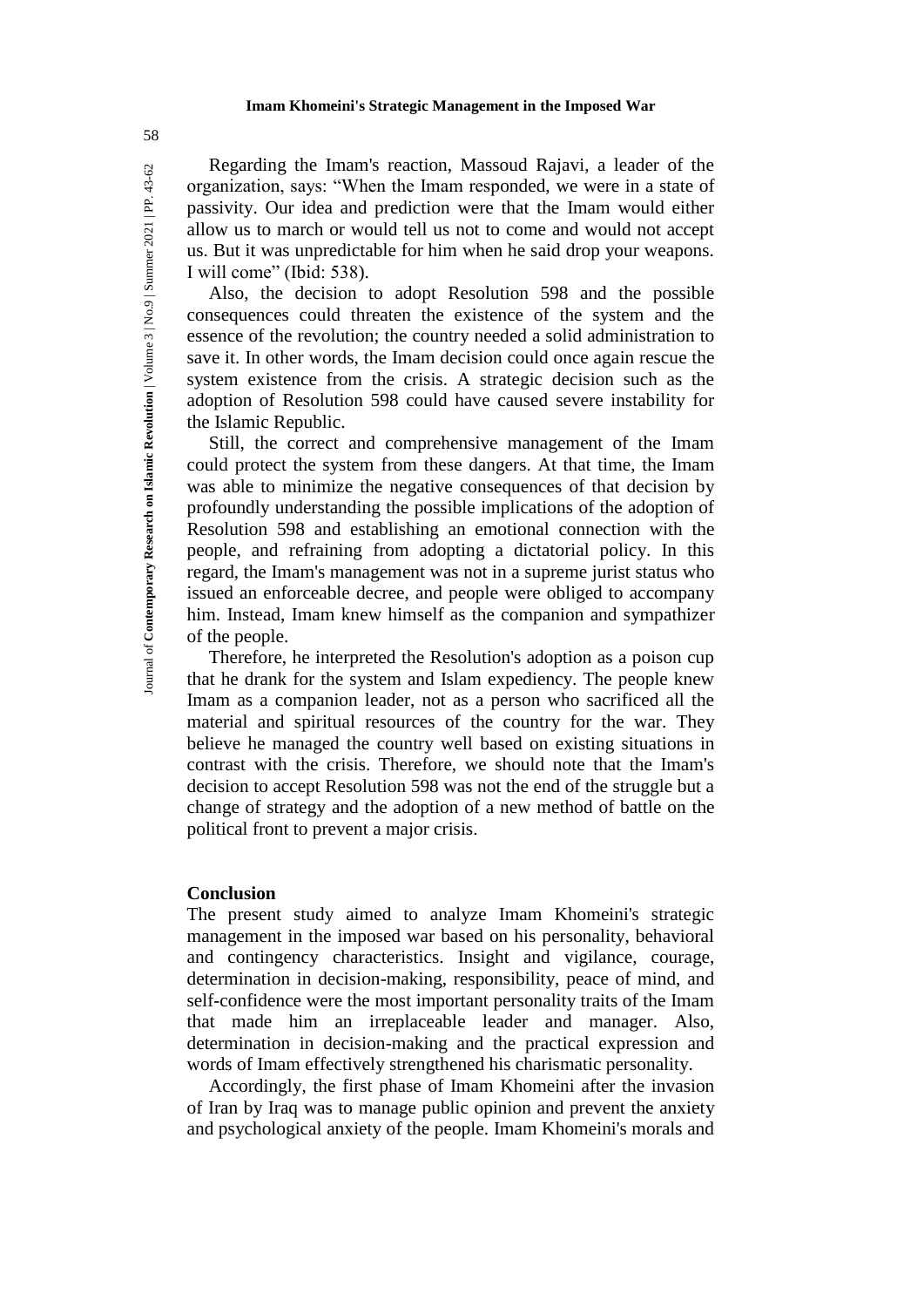personality traits had also spread to the people and fighters during the imposed war, making them brave, courageous, and martyrdomseeking fighters.

After examining the personality traits and paying attention to the individual characteristics and behaviors, considered the group and organizational behavior of the Imam. The results of studies on the behavioral aspects of Imam Khomeini show that the Imam paid particular attention to the protection of public interests, the principle of serving the people, accepting consultation, and being duty-oriented. With the imposed war, the Imam tried to inform the people about the enemy's threats and their responsibility against these threats. Historical evidence indicates that the Imam was aware of and consulted with political and military experts and advisers during the war and emphasized it.

He believed in the consultation principle evident in critical war periods, such as the Khorramshahr conquest in 1361 and the adoption of Resolution 598. Another issue emphasized regarding the Imam's behavioral management in this study was the Imam's task-oriented approach to the imposed war. As a result, different people became the front-line fighters with all their hearts and souls and considered their struggle a battle between right and wrong.

The third part of Imam Khomeini's leadership model was paying particular attention to the conditions and requirements of society. Imam Khomeini emphasized the centrality of Islam in his management style and considered the interests of Islam and the preservation of the revolution and the system of the Islamic Republic. Imam Khomeini's expediency can be seen during the adoption of Resolution 598. Given the economic and military conditions, he assessed the expediency of the revolution and the system of the Islamic Republic in accepting this Resolution.

The adoption of the Resolution at the end of the war was contrary to their previous practice and views. Therefore, Imam Khomeini's model and management style in the imposed war was the crystallization of his individual, behavioral and policy-making abilities to maintain the system of the Islamic Republic and the Islamic Revolution.

### **References**

Holy Quran

Abdali Cheraghani, A. (2008 AD/1387 SH). Inspiring Imam Khomeini's Uprising and Struggles from Quran and Hadith, Thesis in Quranic Sciences, Supervisor: Ali Muhammad Fallahi, Shahid Ashrafi University of Isfahan.

59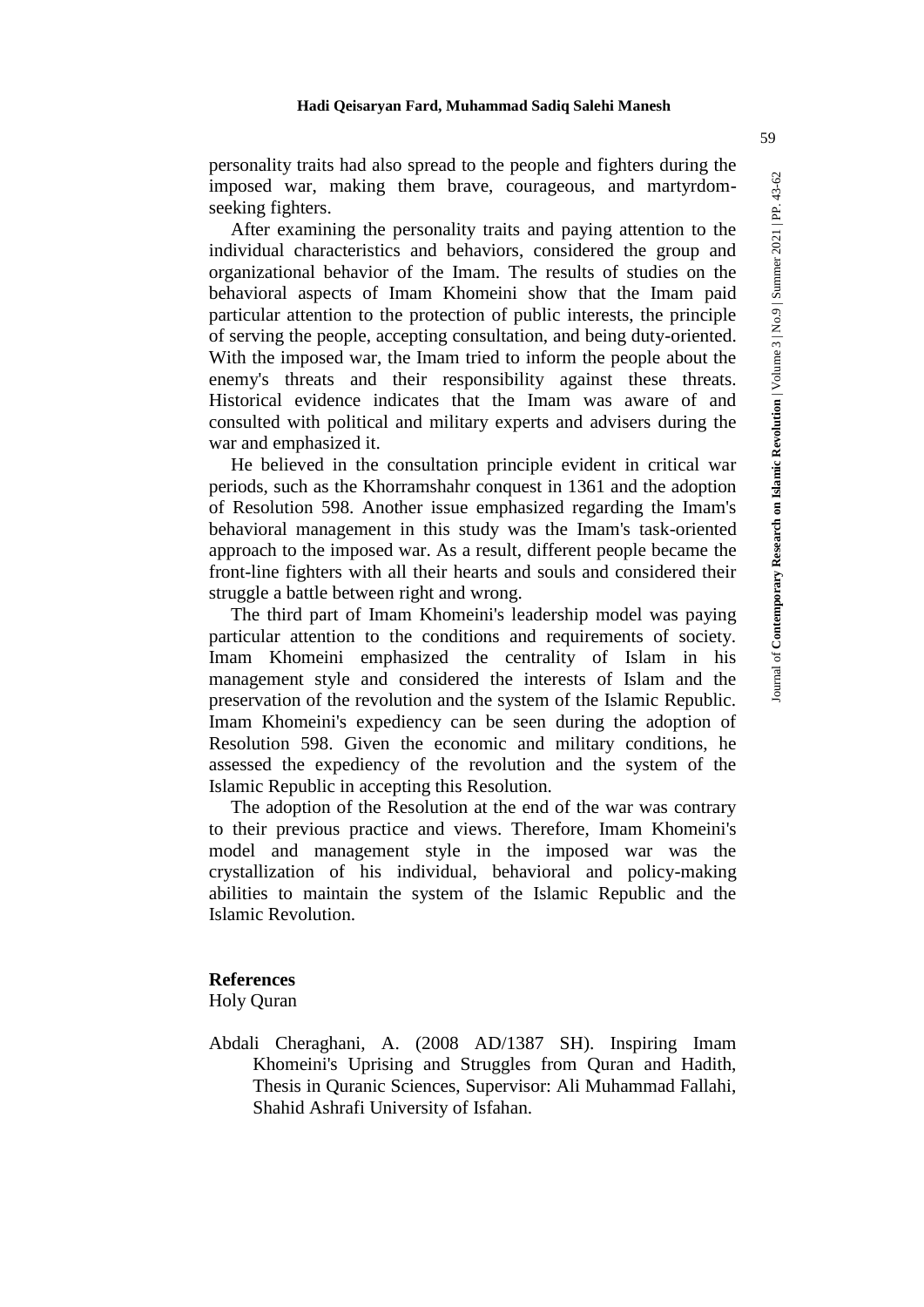- A Collective Effort of Researchers. (2006 AD/1385 SH). *Mojahedin Khalq Organization*. Tehran: Institute of Political Studies and Research.
	- Akhavan Alavi, H. (2012 AD/1391 SH). "Investigating and Explaining the Crisis Management Model from Imam Khomeini's Perspective." *Management Quarterly*. Vol. 1, no. 4, pp. 555-576.
	- Ardestani, H. (2000 AD/1379 SH). *Analysis of the Iran-Iraq war*. Tehran: Revolutionary Guards War Studies and Research Center.
	- Babaei Abarquei, M. (2011 AD/1390 SH). *Research in Holy Defense*. Tehran: Hoda Publishing.
	- Barzegar, I. (1994 AD/1373 SH). *Fundamentals of Political Decision Making From Imam Khomeini's Perspective.* Tehran: Islamic Propaganda Organization.
	- Bashiri, A. (2014 AD/1393 SH). *Revolution in Crisis 4 (Records and Memoirs of 1980 AD/1359 SH to 1988 AD/1367 SH Akbar Hashemi Rafsanjani).* Tehran: Maaref Enqelab Publishing.
	- Butol, G. (1995 AD/1374 SH). *Sociology of War*. (Farkhojasteh, H. Trans). Tehran: Scientific and Cultural Publishing Company.
	- Center for War Studies and Research, Iran-Iraq. (2001 AD/1380 SH). *War Day; The Global Invasion and Major Progress in Iraq*. Tehran: Center for War Studies and Research Publications.
	- Documents in the National Library of the Islamic Republic of Iran, Document No. 25/340.
	- Documents of the Ministry of Foreign Affairs, Document No. 18534, Code s-1986 AD/1365 SH. Archive of the Museum of the Islamic Revolution and Holy Defense.
	- Documents of the Ministry of Foreign Affairs, Document No. 3865, Code s-1986 AD/1365 SH. Archive of the Museum of the Islamic Revolution and Holy Defense.
	- Doroudian, M. (2012 AD/1391 SH). *Analysis of the Iran-Iraq War*. Tehran: Holy Defense Documentation Center.

60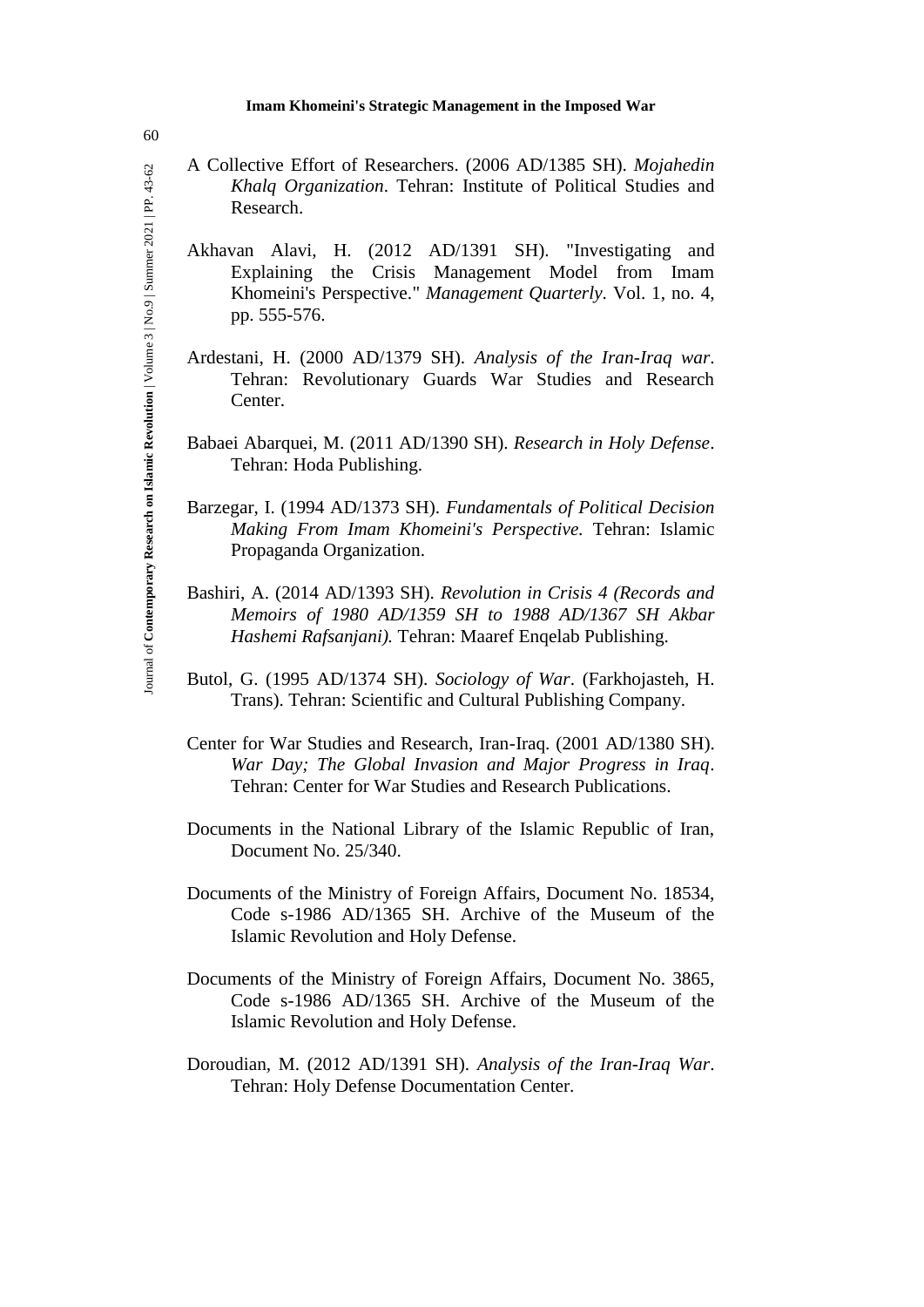|                                                              |  |  |  |  |  |  |  | Fiedler, F; Shamers, M. (1998 AD/1377 SH). Effective Leadership. |
|--------------------------------------------------------------|--|--|--|--|--|--|--|------------------------------------------------------------------|
| (Khalili Shorini, S). Tehran: Islamic Azad University Press. |  |  |  |  |  |  |  |                                                                  |

- Foucault, M. (2000 AD/1379 SH). *Iran the soul of a soulless world*. (Sarkhosh, N; Jahandideh, A, Trans). Tehran: Ney Publishing.
- Habibi, N. (2008 AD/1387 SH). *Commander of Military Leadership*. Tehran: Nahaja Strategic Publications.
- Hashemi Rafsanjani, A. (1988 AD/1367 SH). *End of Defense and Beginning of Reconstruction*. Tehran: Islamic Revolution Education Publishing.
- Interview With Brigadier General Abdolhossein Mofid. (2014 AD/1393 SH). https://iranhdm.ir.
- Interview With Sardar Hossein Alaei. (2013 AD/1392 SH). https://iranhdm.ir.
- Interview With Seyed Yaghoub Zohdi. (2017 AD/1396 SH). https://iranhdm.ir.
- Interview With Hashem Sabbaghian. (2008 AD/1387 SH). *Perspective, Socio-Political Monthly*. No. 14.
- Khamenei, A. (2009 AD/1388 SH). *Pajhwok Velayat, a Collection of Speeches by the Supreme Leader of the Islamic Revolution at the Anniversary of Imam Khomeini*. Qom: Maaref Publishing Office.
- Khomeini, R. (1989 AD/1368 SH). *Sahife*. Tehran: Imam Khomeini Publishing House.
	- ـــــــــــــــــــــــــ.) 2014 AD/1393 SH). *Imam Khomeini's Political and Divine Will.* Tehran: Imam Khomeini Publishing House.
- Cordesman, A. (2010 AD/1389 SH). *Lessons of Modern Wars: Iran-Iraq War*. (H. Yekta Trans).Vol. 1. Tehran: Marzoboom Publications.
- Randall G., Budish (2002 AD/1381 SH). *Military Strategy; Theory and Concept*. Tehran: Higher Defense University Press.
- Rezaei, M. (2012 AD/1391 SH). *Speech Lesson of the High War Period, High War Period.* Tehran: Research Institute of Sacred Defense.

Journal of **Contemporary Research on Islamic Revolution** | Volume 3 | No.9 | Summer 2021 | PP. 43-62